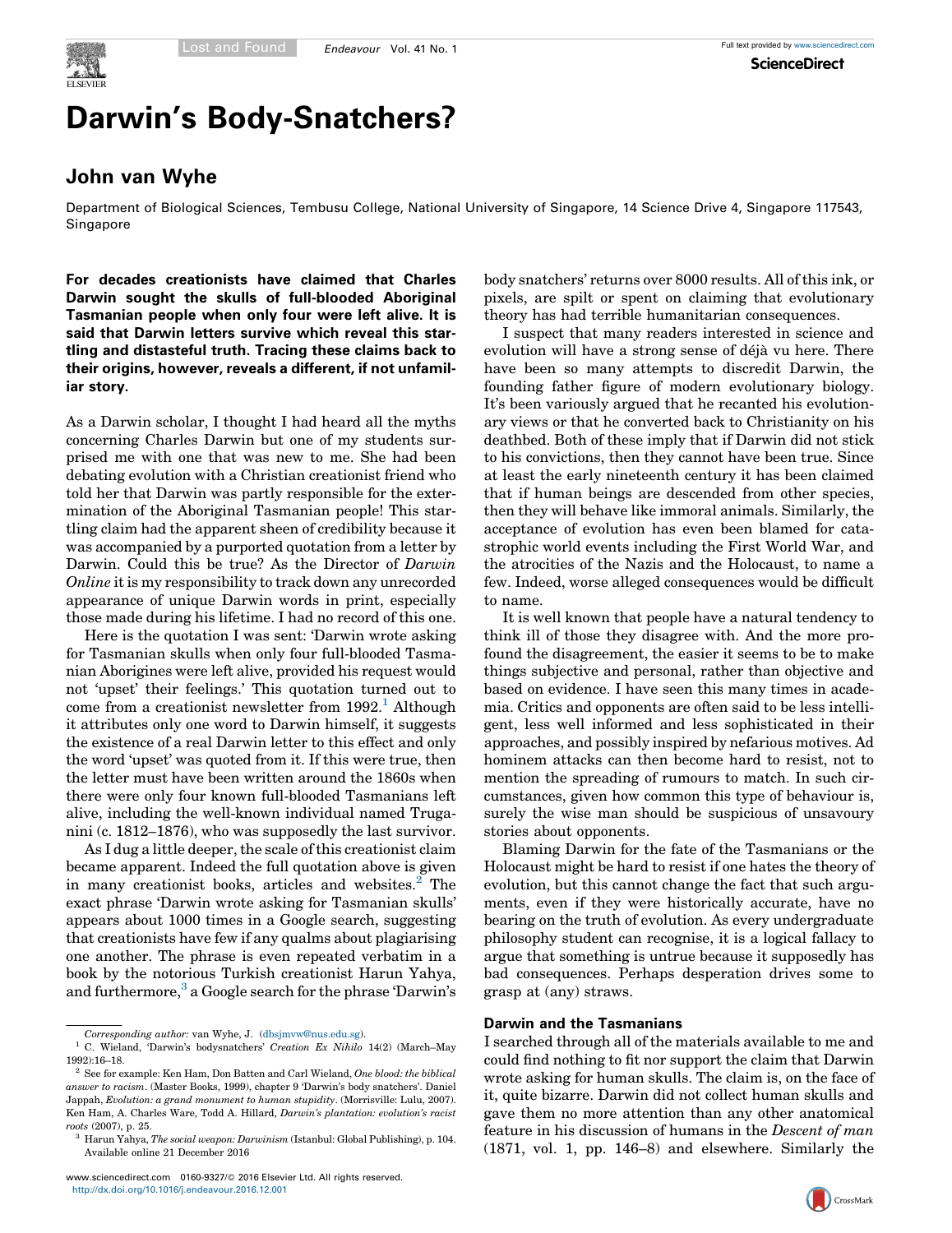validity of the Darwin–Wallace theory of evolution by natural selection or human descent from earlier primates in particular did not depend on the features of any supposedly 'primitive' or 'savage' races. So the claim that early Darwinians were somehow in desperate need of Aboriginal bodies makes no sense.

Darwin's only relevant discussion of Tasmanians occurs in the second edition of his *Descent of man*  $(1874)$ .<sup>4</sup> Skulls or other anatomical features are not discussed, but rather the conditions that might explain the decrease of the Tasmanian population. He supports the view, published by others long before, that it was the result of being removed from their native homeland, way of life and food sources that caused their disappearance. He quoted with approval one authority who argued that it was the attempt to 'civilise' them rather than allowing them to be free that caused their deaths.

But, what about the purported letter by Darwin? I wrote to the staff at the Darwin Correspondence Project. They had no record of any such letter. Moreover, they found no trace of any Darwin letter requesting human skulls. Indeed, the most relevant letter they did find was one by Darwin writing to the Australian zoologist J.L.G. Krefft in which Darwin remarked 'I have never attended much to skulls.'<sup>5</sup>

Historian Paul Turnbull has shown that human anatomical specimens had been taken from Australia since the late eighteenth century, decades before Darwin's birth. $6$ The largest collections of human skulls in the nineteenth century were created by phrenologists, also long before Darwinism.<sup>7</sup> One of the last of these, Joseph Bernard Davis, did not accept evolution even after Darwin's Origin of species (1859) was published. In his Thesaurus craniorum: Catalogue of the skulls of the various races of man (1867), Davis argued that while Tasmanian skulls could be distinguished from those of Australian individuals, there was no evidence to suggest that the two peoples were derived from other races. The anthropologists concerned with human races and hierarchy in the latter 19th and early 20th centuries were, in part, the intellectual descendants of these phrenological practitioners. But racism, alongside cultural and racial arrogance, were around long before Darwinism.

Darwin's friend and collaborator Alfred Russel Wallace, another sometime devotee of phrenology, commented in his Malay Archipelago (1869):

'A few years ago it was thought that the study of Crania offered the only sure basis of a classification of man. Immense collections have been formed; they have been measured, described, and figured; and now the opinion is beginning to gain ground, that for this

special purpose they are of very little value. Professor Huxley has boldly stated his views to this effect; and in a proposed new classification of mankind has given scarcely any weight to characters derived from the cranium.8 It is certain, too, that though Cranioscopy has been assiduously studied for many years, it has produced no results at all comparable with the labour and research bestowed upon it. No approach to a theory of the excessive variations of the cranium has been put forth, and no intelligible classification of races has been founded upon it'.<sup>9</sup>

In his 2004 book Bones of contention: a creationist assessment of human fossils, the American creationist Marvin L. Lubenow even claimed that Darwin letters about body snatching were found in 'a Hobart, Tasmania, archive in the  $1970s$ .<sup>10</sup> This is intriguing. Could there be a basis for this after all? However Lubenow's book cites creationist Jerry Bergman as his source.<sup>11</sup> Consulting Bergman we find his only source was the same as that given by several other creationist writers who repeat these stories. They all cite the Australian journalist David Monaghan's 1991 article The body-snatchers.<sup>12</sup> There are no earlier written sources connecting Darwin and body snatching other than this article. Monaghan's rather sensationalist piece claimed:

'By the mid-19th century, the scientific interest in the bones of Australian Aborigines was gaining popularity, as early Evolution theorists sought proof for rival ideas. The interest grew to a storm soon after Charles Darwin published his On the Origin of Species in 1859. A race began to prove his hypothesis. In The Descent of Man, Darwin positioned the Australians as crucial proof of his theories. . . . Darwin's theories had placed Aborigines as a possible evolutionary link between man and ape. Museum curators around the world clamoured to obtain skulls. A complete set of racial crania was essential for any study. Australian Aboriginal skulls, particularly the increasingly rare Tasmanians, were much sought after.'

This depiction of the history of evolutionary theory and of anthropology strikes me as bizarre indeed. Especially since Darwin did not suggest that Aborigines were a link between humans and apes.

These fanciful versions of history aside, here indeed was the source of the creationists' claims. According to Monaghan's article: 'Charles Darwin is also implicated through letters written in the 1870s and found in a Hobart archive in the mid-1970s. . . . Darwin himself wrote, through one of

<sup>4</sup> Charles Darwin, The descent of man, and selection in relation to sex (London: John Murray, 1871), pp. 183–184. [http://darwin-online.org.uk/content/frameset?viewtype=](http://darwin-online.org.uk/content/frameset?viewtype=text&itemID=F944&keywords=tasmania&pageseq=206)

[text&itemID=F944&keywords=tasmania&pageseq=206](http://darwin-online.org.uk/content/frameset?viewtype=text&itemID=F944&keywords=tasmania&pageseq=206). <sup>5</sup> Darwin to J.L.G. Krefft, 17 February 1873. S8768. Thanks to Samantha Evans and the Darwin Correspondence Project.

Paul Turnbull, [http://epress.anu.edu.au/foreign\\_bodies/pdf/ch04.pdf](http://epress.anu.edu.au/foreign_bodies/pdf/ch04.pdf) Turnbull's work is the essential background context to this story. See also Turnbull, 'British anthropological thought in colonial practice: the appropriation of indigenous Australian bodies, 1860–1880' Chapter 4 of Bronwen Douglas, Chris Ballard eds. Foreign bodies: Oceania and the science of race 1750–1940 (ANU E Press, 2008).

 $<sup>7</sup>$  John van Wyhe, *Phrenology and the origins of Victorian scientific naturalism*</sup> (Ashgate, 2004).

<sup>8</sup> Thomas Henry Huxley, 'On the geographical distribution of the chief modifications of mankind', Journal of the Ethnological Society of London (series 2) 2 (1870): 404–412.

<sup>9</sup> A.R. Wallace, The Malay archipelago (London, Macmillan, 1869), vol. 2, p. 467. <sup>10</sup> Marvin L. Lubenow, *Bones of contention: a creationist assessment of human fossils* (Grand Rapids, Mich.: Baker Book House, 2004), p. 150.

<sup>11</sup> Jerry Bergman, 'Nineteenth century Darwinism and the Tasmanian genocide', Creation research society quarterly 32, No. 4 (March 1996): 190–6, p. 193. Bergman's inclinations can be seen in Bergman, 'Darwinism as a factor in the twentieth-century totalitarian holocausts', Creation research society quarterly 39 (2002), pp. 47–51.

<sup>&</sup>lt;sup>12</sup> David Monaghan, 'The body-snatchers', The Bulletin 12 November 1991, pp. 30-38. An abridged version was reprinted in K. Laster, Law as Culture (Sydney: Federation Press, 2001), pp. 26–29.